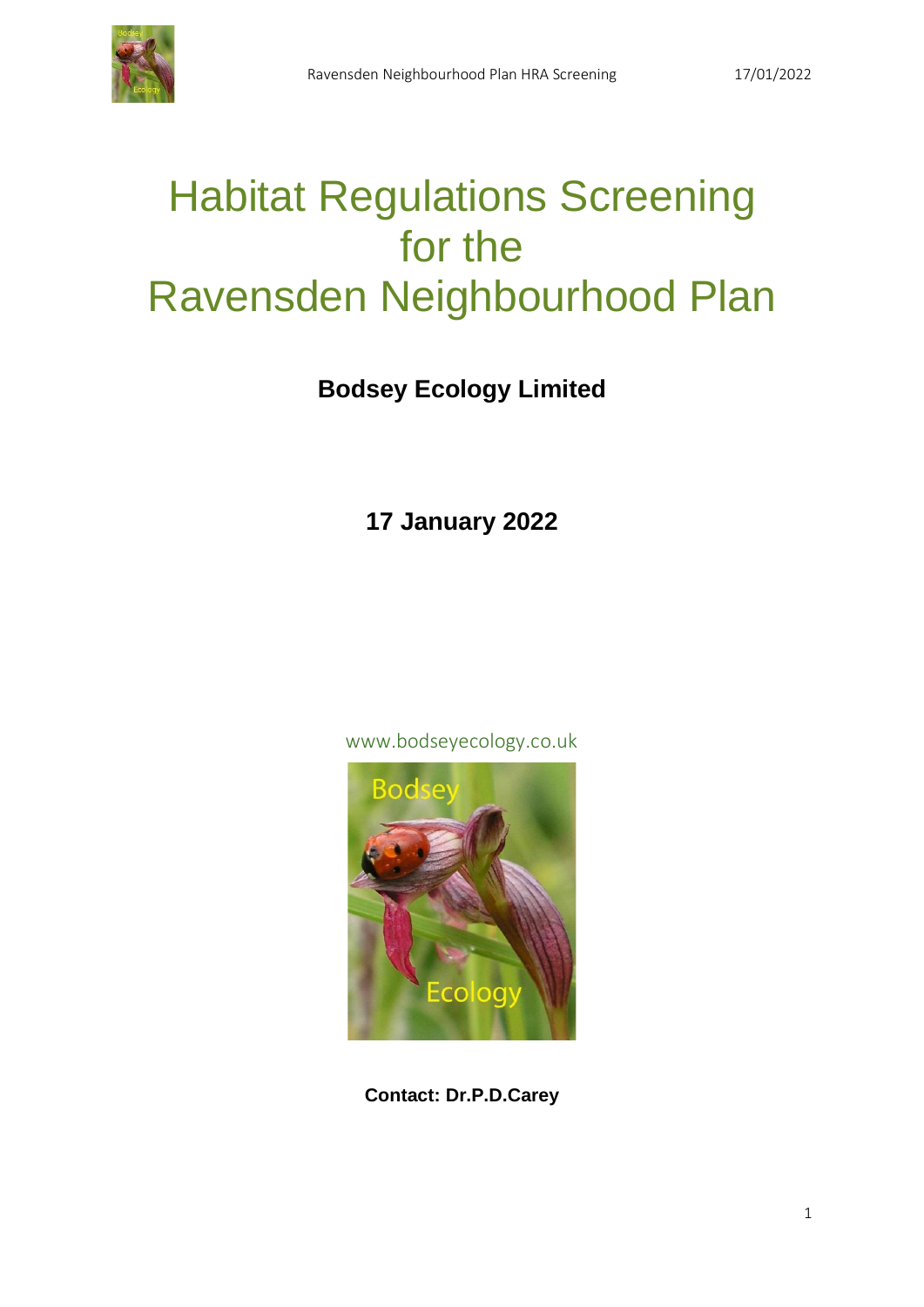

Ravensden Neighbourhood Plan – Habitats Regulations Screening 2022

Issue 1: Final Ravensden Neighbourhood Plan HRA Screening (5<sup>th</sup> January 2022)

Prepared by: Pete Carey

Date: 17 January 2022

Disclaimer:

This report has been prepared by Bodsey Ecology Limited with all reasonable skill, care and diligence, and taking account of the resources allocated to it by the client. This report is confidential to the client, and Bodsey Ecology Limited accepts no responsibility whatsoever to third parties to whom this report, or any part thereof, is made known, unless formally agreed by Bodsey Ecology Limited beforehand. Any such party relies upon the report at their own risk. Bodsey Ecology Limited disclaims any responsibility to the client and others in respect of any matters outside the agreed scope of the work.

Lay

Director: Bodsey Ecology Limited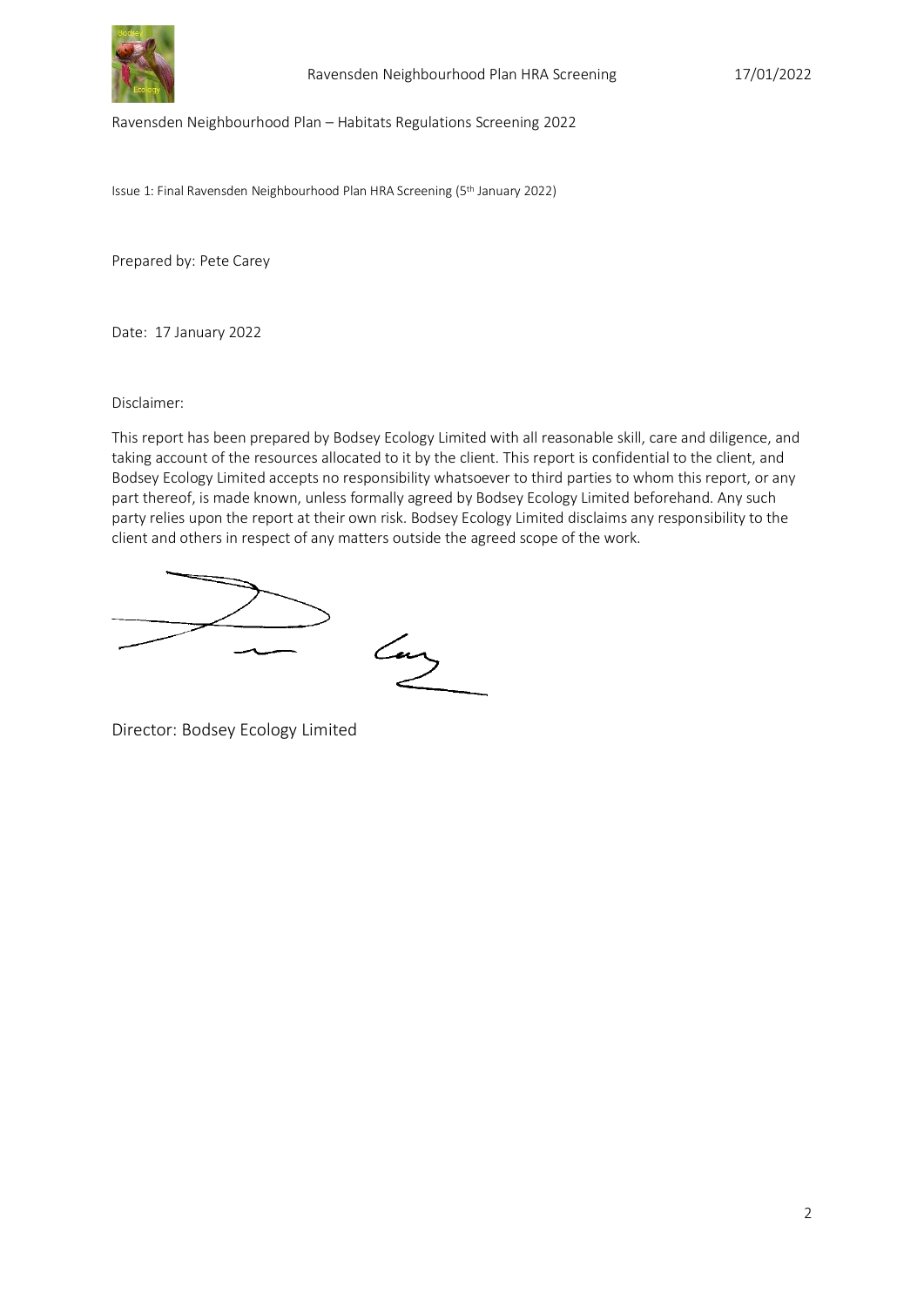

## **TABLE OF CONTENTS**

<span id="page-2-0"></span>

| $\mathbf 1$    |                                                                                                      |
|----------------|------------------------------------------------------------------------------------------------------|
| $\overline{2}$ |                                                                                                      |
| 3              |                                                                                                      |
| 4              |                                                                                                      |
|                |                                                                                                      |
| 5              |                                                                                                      |
| 6              |                                                                                                      |
| 7              |                                                                                                      |
|                |                                                                                                      |
|                | European Site Conservation Objectives for Portholme Special Area of Conservation Site Code:          |
|                | European Site Conservation Objectives for Ouse Washes Special Area of Conservation Site Code:        |
|                | European Site Conservation Objectives for Ouse Washes Special Protection Area Site Code: UK9008041   |
|                | European Site Conservation Objectives for The Wash and North Norfolk Coast Special Area of           |
|                | European Site Conservation Objectives for The Wash Special Protection Area Site Code: UK900802114    |
|                | European Site Conservation Objectives for Eversden and Wimpole Woods Special Area of Conservation    |
|                | European Site Conservation Objectives for Upper Nene Valley Gravel Pits Special Protection Area Site |
|                | European Site Conservation Objectives for Nene Washes Special Protection Area Site Code: UK9008031   |
|                | European Site Conservation Objectives for Chilterns Beechwoods Special Area of Conservation Site     |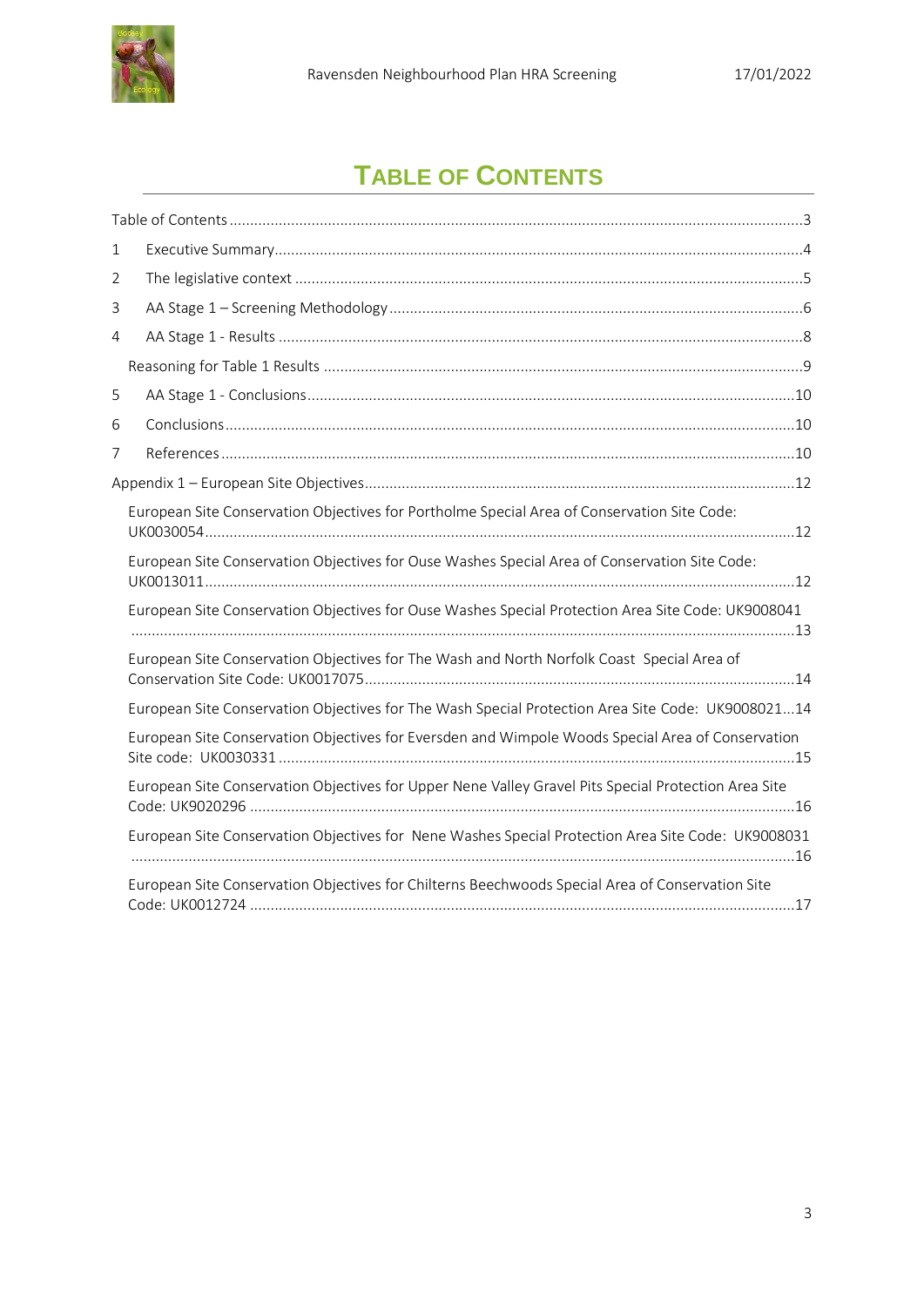

## <span id="page-3-0"></span>**1 EXECUTIVE SUMMARY**

- 1.1 The Conservation of Habitats and Species Regulations 2017 [the Habitats Regulations] require that Habitats Regulation Assessment (HRA) is applied to all statutory land use plans in England and Wales. HRA is achieved by carrying out an Appropriate Assessment.
- 1.2 Neighbourhood plans are independent of, but linked to, Local Plans. A HRA must determine whether significant effects on a National Site Network site can be ruled out on the basis of objective information and best scientific knowledge.
- 1.3 Appropriate Assessment for any development plan is a three stage process: screening; the appropriate assessment itself that identifies whether the integrity of National Site Network sites could be compromised; and alternative solutions that include avoidance and mitigation measures. Until a ruling by the European Court of Justice in 2018 it was assumed that existing planned mitigation measures against likely significant effects to National Site Network sites could allow those National Site Network sites to be 'screened out' at the first stage of the appropriate assessment process. The "People Over Wind" ruling has changed that assumption. It is no longer possible to screen out predicted adverse impacts on National Site Network sites where they are avoided or mitigated against without appropriate assessment. It is possible, however, to screen out threats that are neither likely nor significant during the screening stage. HRA allows for a fourth stage that only applies in cases where adverse impacts are predicted even after alternative solutions have been tried and where there are imperative reasons of overriding national interest that the project should go ahead. It would be extremely unlikely that a Neighbourhood Plan could ever reach this fourth stage.
- 1.4 The HRA for the Bedford Borough Local Plan 2030 (Bodsey Ecology, 2018) identified likely significant effects on two National Site Network sites, The Ouse Washes (SAC/SPA/Ramsar) and Portholme (SAC), downstream of Bedford. Although the policies within the Local Plan should protect the National Site Network sites if followed (Bodsey Ecology, 2019), detail was not available from the emerging Neighbourhood Plans to confirm this for all developments. Further screening of the Neighbourhood Plans will ensure that there were no unforeseen likely significant effects whilst undertaking the HRA or its addendum for the Bedford Borough Local Plan 2030. The HRA of Neighbourhood Plans will also ensure that they all avoid or mitigate against likely significant effects identified in the Bedford Borough Local Plan 2030 by their own policies or by complying with those of Bedford Borough.
- 1.5 Screening of the Ravensden Neighbourhood Plan (RNP) showed that the likely significant effects on the two National Site Network sites identified in the Bedford Borough Local Plan 2030 are not present. Appropriate assessment (AA Stage 2) was therefore not necessary.
- 1.6 This HRA screening has to assume that water quantity and quality in the River Great Ouse will not be compromised because the future strategic plans of Anglian Water will prevent this from happening. The safeguard that these future plans will protect the River Great Ouse and consequently the National Site Network sites along it is that those plans will each have their own HRA.
- 1.7 This HRA screening concludes that the Ravensden Neighbourhood Plan can proceed as it will not have adverse impacts on any National Site Network sites, the qualifying features and/or the integrity of those sites itself or in combination with other plans that have currently been adopted.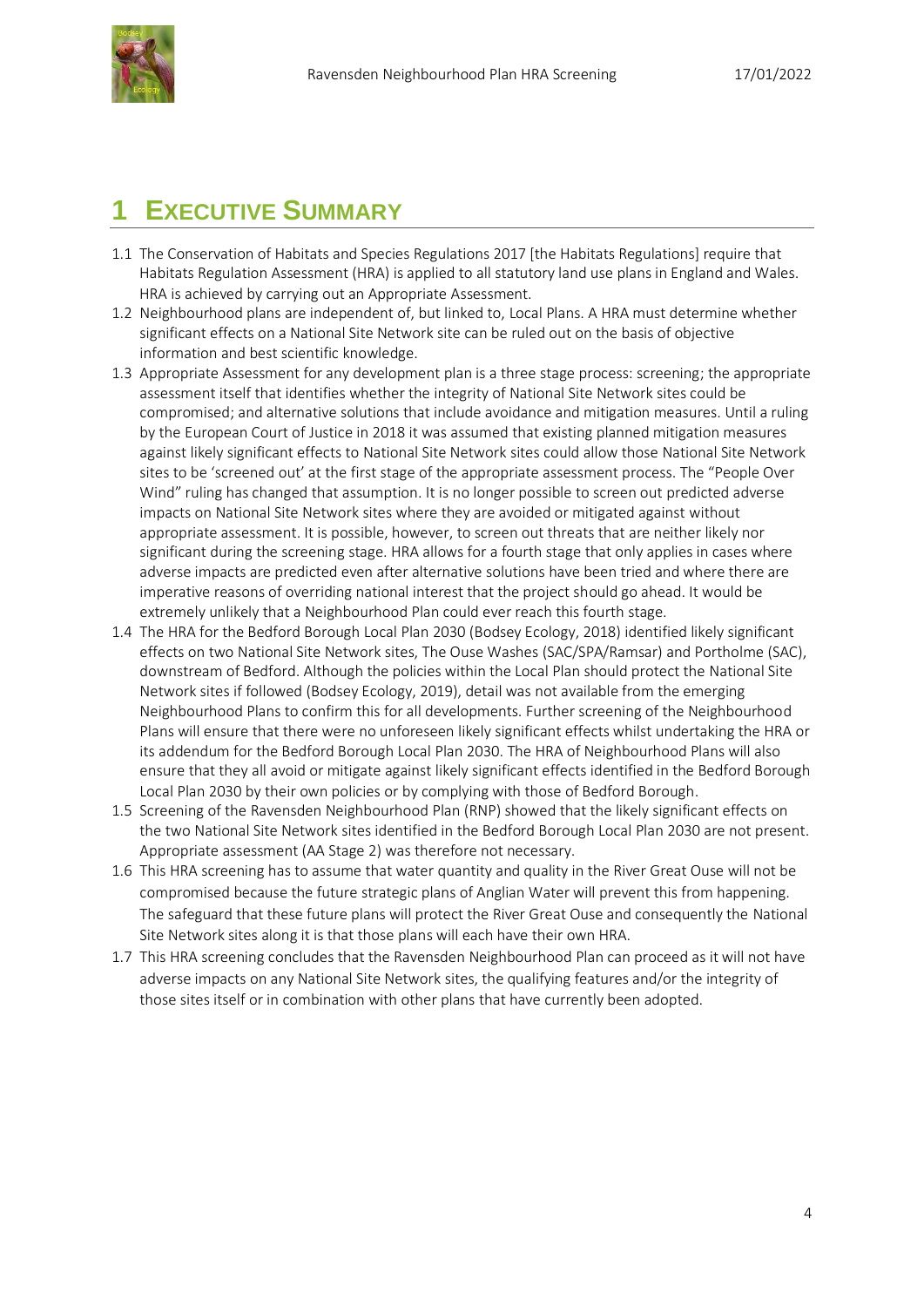

### <span id="page-4-0"></span>**2 THE LEGISLATIVE CONTEXT**

2.1 Paragraph 174 of the National Policy Planning Framework (July 2019) [1](#page-4-1) (NPPF) states that to protect and enhance biodiversity and geodiversity, plans should:

a) Identify, map and safeguard components of local wildlife-rich habitats and wider ecological networks, including the hierarchy of international, national and locally designated sites of importance for biodiversity; wildlife corridors and stepping stones that connect them; and areas identified by national and local partnerships for habitat management, enhancement, restoration or creation; and

b) promote the conservation, restoration and enhancement of priority habitats, ecological networks and the protection and recovery of priority species; and identify and pursue opportunities for securing measurable net gains for biodiversity.

- 2.2 In addition to the requirements of the NPPF, the Conservation of Habitats and Species Regulations 2017 [the Habitats Regulations] require that Habitats Regulation Assessment (HRA) is applied to all statutory land use plans in England and Wales, including Neighbourhood Plans. The Parish Council, as the 'plan‐making' or 'relevant competent' authority, must before the plan is given effect, make a HRA through Appropriate Assessment (AA) of the implications for the site in view of that site's conservation objectives where (a) the plan is likely to have a significant effect on a European site or a European offshore marine site (either alone or in combination with other plans or projects), and (b) is not directly connected with or necessary to the management of the site (Paragraph102 of the Habitats Regulations 2017).
- 2.3 The aim of the HRA process is to assess the potential effects arising from a plan against the conservation objectives of any European site designated for its nature conservation importance.
- 2.4 The Habitats Regulations transpose the requirements of the European Directive (92/43/EEC) on the Conservation of Natural Habitats and Wild Flora and Fauna [The Habitats Directive] which aims to protect the habitats and species of European nature conservation importance. The Directive establishes a network of internationally important sites designated for their ecological status. These are referred to as European sites or Natura2000 sites, and comprise Special Areas of Conservation (SACs) and Special Protection Areas (SPAs) which are designated under European Directive (2009/147/EC) on the conservation of wild birds [the Birds Directive]. In January 2021 the UK Government renamed the Natura 2000 sites, SACs and SPAs the "National Site Network".
- <span id="page-4-1"></span>2.5 SACs and SPAs were included as designations referred to in the NPPF (paragraph 2.1 above). In addition, the NPPF<sup>1</sup> also requires that Ramsar sites (which support internationally important wetland habitats and are listed under the Convention on Wetlands of International Importance [Ramsar Convention]) are included within the HRA process as required by the Regulations. Ramsar sites are not included in the National Site Network but have the same protection as those sites that are within it.
- 2.6 The process of HRA is based on the precautionary principle and evidence should be presented to allow a determination of whether the impacts of a land‐use plan, when considered in combination with the effects of other plans and projects against the conservation objectives of a National Site Network site; would adversely affect the integrity of that site. Where effects are considered uncertain, the potential for adverse impacts should be assumed. Whether those effects reach a threshold where they can be considered 'significant' has to be interpreted using objective information and best ecological knowledge. Neighbourhood plans are nested within Local Plans. HRA identifies whether a plan is likely to have a significant effect on the integrity of a National Site Network site's conservation objectives because it may adversely impact the qualifying features listed , either alone or in combination with other plans or projects. This assessment must determine whether significant effects on a National Site Network site can be ruled out on the basis of objective information<sup>2</sup>. Neighbourhood Plans must therefore be considered in combination with the Bedford Borough Local Plan 2030.

<sup>&</sup>lt;sup>1</sup>[https://assets.publishing.service.gov.uk/government/uploads/system/uploads/attachment\\_data/file/810197/NPPF\\_Feb\\_20](https://assets.publishing.service.gov.uk/government/uploads/system/uploads/attachment_data/file/810197/NPPF_Feb_2019_revised.pdf) [19\\_revised.pdf](https://assets.publishing.service.gov.uk/government/uploads/system/uploads/attachment_data/file/810197/NPPF_Feb_2019_revised.pdf)

<sup>&</sup>lt;sup>2</sup> https://www.gov.uk/guidance/strategic-environmental-assessment-and-sustainability-

appraisal#neighbourhood-plan-require-sustainability-appraisal

Paragraph: 047 Reference ID: 11-046-20150209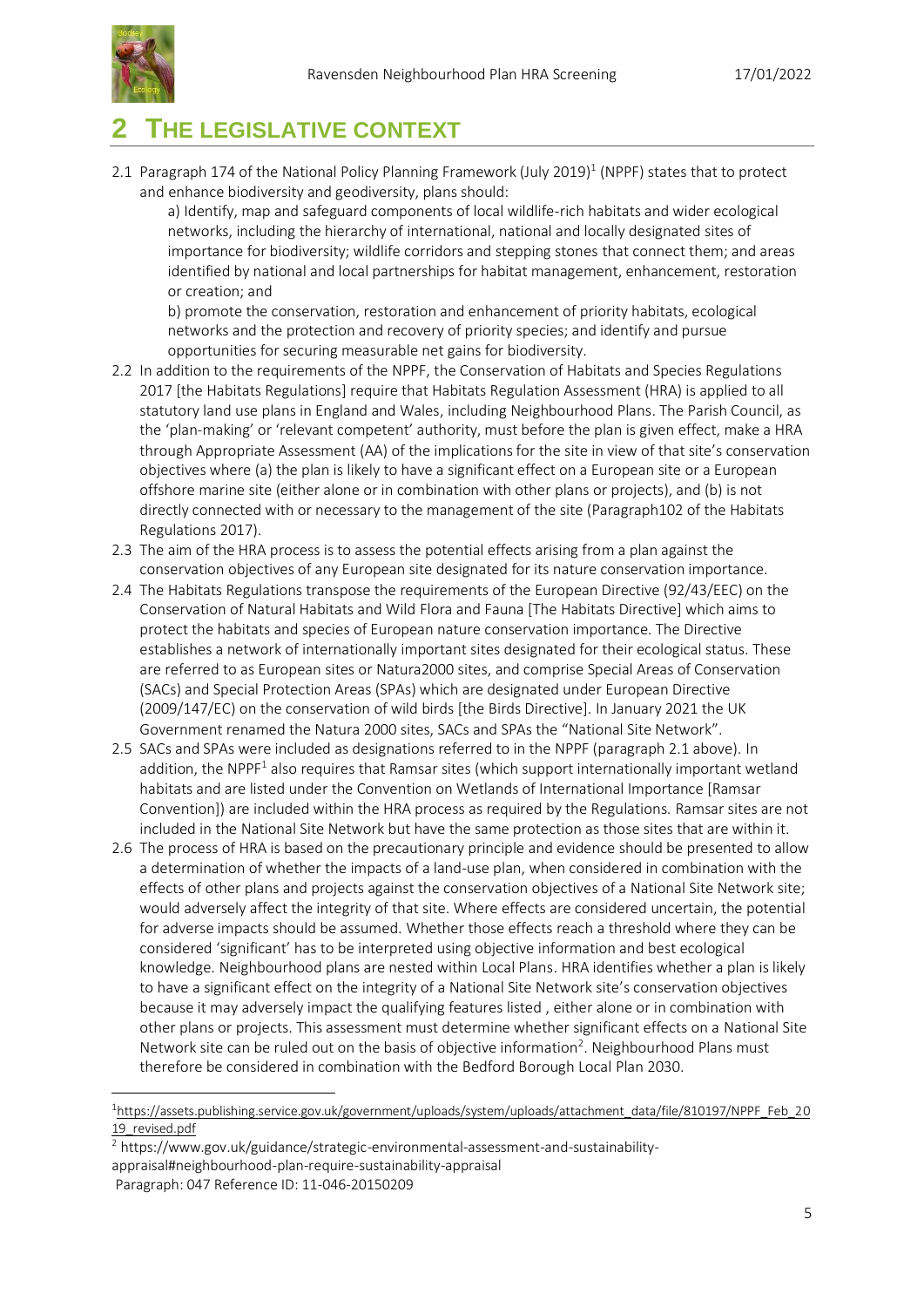2.7 It is important to recognise that this HRA deals exclusively with the requirements of the Habitats Regulations 2017, which in turn are concerned only with sites designated for their importance at the European level. It is not a comprehensive review of interactions of the Bedford Borough Local Plan 2030 with biodiversity and important components such as SSSIs, Local Wildlife Sites, Green Infrastructure and Protected Species and Habitats of Principal Importance that are included within the Sustainability Appraisal for that plan.

## <span id="page-5-0"></span>**3 AA STAGE 1 – SCREENING METHODOLOGY**

- 3.1 The methodology for this Appropriate Assessment (AA) stage 1 of the Draft Ravensden Neighbourhood Plan (Version 3.1) (referred to as RNP) is an extension of that used for the HRA for the Bedford Borough Local Plan 2030 (Bodsey Ecology 2018).
- 3.2 The HRA for the Bedford Borough Local Plan 2030 considered the following possible threats identified through pre-screening:
	- 1 Increased public recreation, causing disturbance to birds, damage to vegetation, increased littering / flytipping or leading to management compromises (e.g. grazing being restricted).
	- 2 Air pollution, air-borne pollutants
	- 3 Human induced changes in hydraulic conditions
	- 4 Invasive non-native species
	- 5 Pollution to groundwater (point sources and diffuse sources)
	- 6 Reduction in water quality, from increased discharges of sewage and surface water drainage, or from pollution incidents, either during or after construction.
	- 7 Disruption to the flight paths of birds and mammals.
- 3.3 The threats were assessed for a number of National Site Network sites that are geographically connected by environmental pathways to Bedford Borough. The site objectives of each National Site Network site were considered at this stage for Ravensden (Appendix 1) in order to determine if there were ecological pathways that could connect the RNP to the National Site Network sites. The seven National Site Network sites were: Portholme SAC; The Ouse Washes SAC/SPA/Ramsar; The Wash SPA/Ramsar; Upper Nene Valley Gravel Pits SPA/Ramsar; The Nene Washes SAC/SPA/Ramsar; Eversden and Wimpole Woods SAC; and Chilterns Beechwoods SAC. The AA stage 1 for the Bedford Borough Local Plan 2030 demonstrated that there would be no likely significant effects on all but Portholme SAC and The Ouse Washes SAC/SPA/Ramsar.
- 3.4 The threat from "Air pollution, air borne pollutants" was screened out of the Bedford Borough Local Plan 2030 because none of the National Site Network sites were close enough to Bedford Borough for there to be an effect and extra road-use would mostly avoid the main routes passing close by the Upper Nene Gravel Pits SPA because there are more direct routes from Bedford to major national routes. Therefore, this threat will not be considered in any Appropriate Assessment for Neighbourhood Plans within Bedford Borough.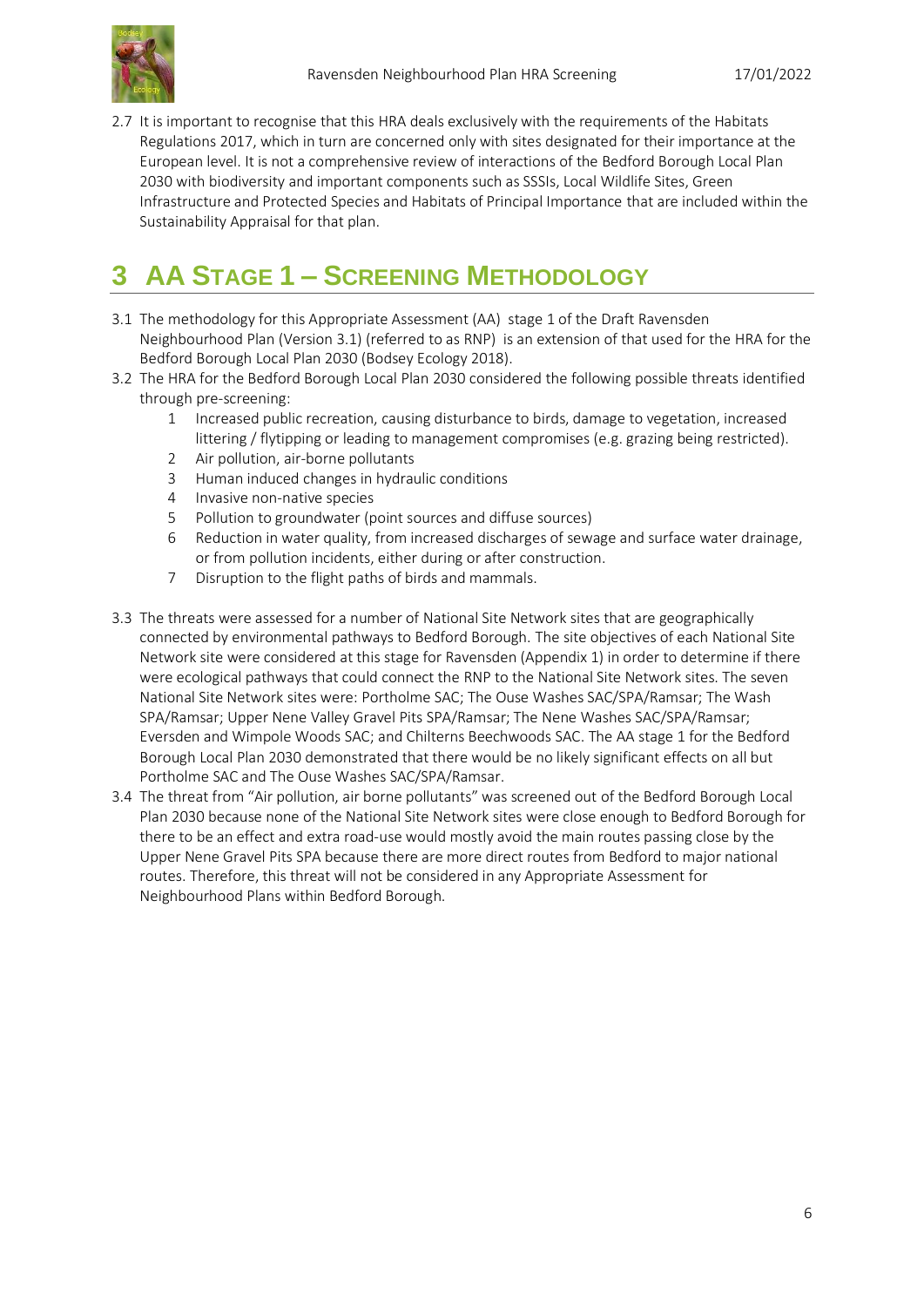

3.5 The conclusions of the full appropriate assessment for the HRA of the Bedford Borough Local Plan 2030 were:

*Climate change impacts on flows and therefore flooding in the River Great Ouse catchment are predicted to be much larger than impacts from urban developments in the long-term. However, protection from urbanisation should not be omitted because of this as it is still a likely significant effect. It is assumed policies in The Local Plan will be followed and permission will only be given to development by the consenting bodies on the understanding that there will not be increased output of pollutants from water recycling centres into the River Great Ouse.*

*The Local Plan in isolation or in combination with the Huntingdonshire Local Plan to 2036 and Central Bedfordshire "Shaping where you live 2035" should not have adverse effects on the two identified National Site Network sites on the River Great Ouse assuming policies are followed, although it should be stated that there are not HRA tasks 2 and 3 available from other Local Authorities in the catchment.*

*This HRA finds that as it stands The Local Plan could have significant effects on two of the sites, Portholme (SAC) and The Ouse Washes (SAC/SPA/Ramsar). Portholme (SAC) and The Ouse Washes (SAC) could be affected by a reduction in the quality of flood water. The Ouse Washes (SPA/Ramsar) could be affected by increased flooding. The effects could be avoided by rewording and subsequent adherence to policies and with Anglian Water following its commitments and any findings of future HRA of its Asset Management Plans or other plans.*

*The HRA concludes that, if policies identified as key in this report are retained, and/or the wording changes recommended for policies highlighted are adopted, The Local Plan will not have adverse effects on site integrity of any European site. Therefore, Bedford Borough Council can proceed with The Local Plan 2030 in the context of Habitats Regulations 2017.*

3.6 Since the HRA (Bodsey Ecology,2018), the Bedford Borough Local Plan 2030 has been updated, policies have been modified and the concerns of the HRA have been met. The changes made that were included in the adopted Local Plan 2030 and their impact on the HRA are covered in an addendum to the HRA (Bodsey Ecology, 2019).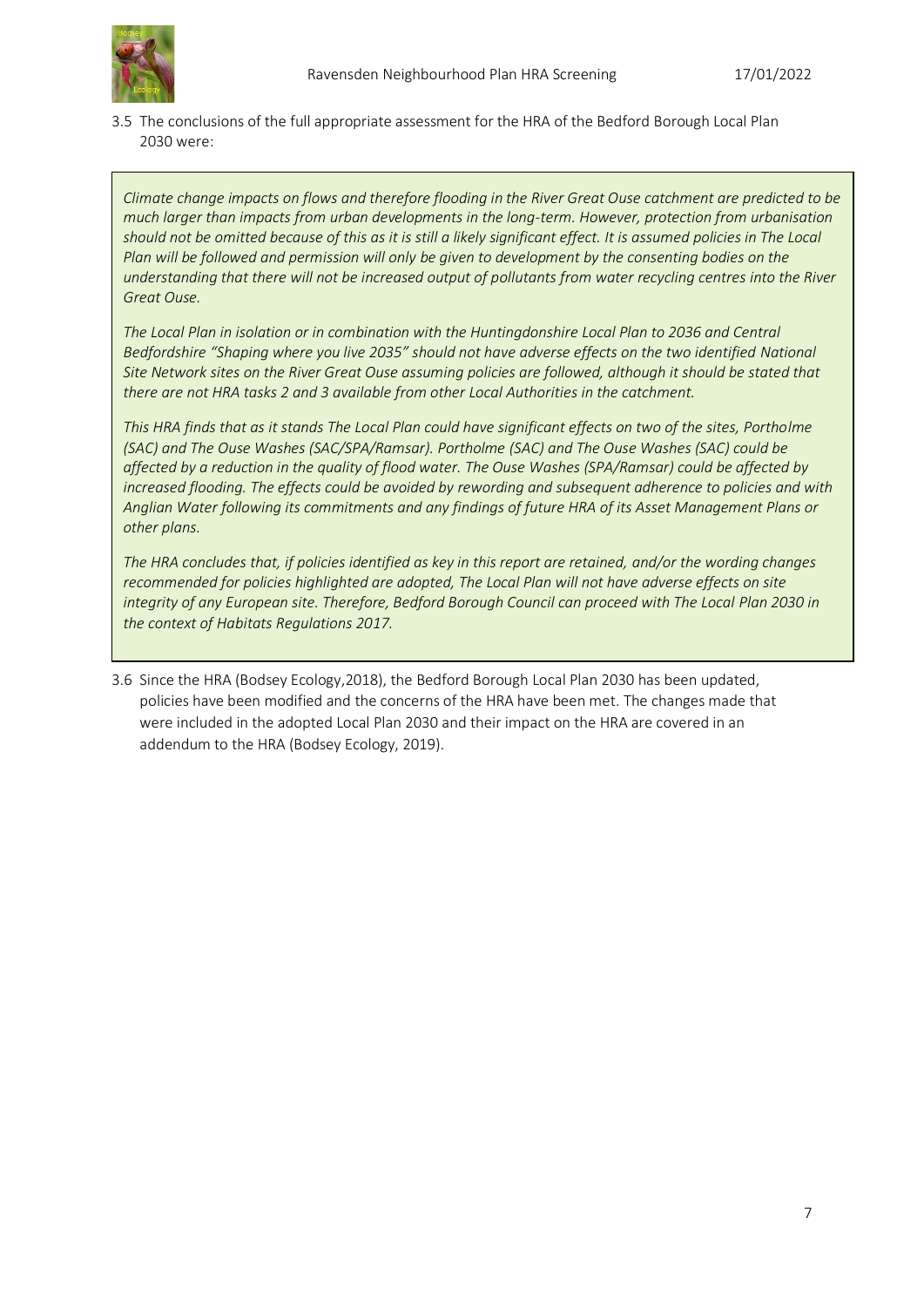

## <span id="page-7-0"></span>**4 AA STAGE 1 - RESULTS**

4.1 The screening matrix between the threats listed in paragraph 3.2 and the National Site Network sites listed in paragraph 3.3 for the RNP is shown in Table 1.

*Table 1. Screening of National Site Network sites for likely significant effects from threats identified from the Ravensden Neighbourhood Plan.*

| National Site Network Site                    | <b>Public Recreation</b> | changes in hydraulic<br>Human induced<br>conditions | Non-native invasive<br>Species | Pollution of Ground<br>Water | Reduction in water<br>Quality | Disruption to flight<br>paths of animals |
|-----------------------------------------------|--------------------------|-----------------------------------------------------|--------------------------------|------------------------------|-------------------------------|------------------------------------------|
| Portholme SAC                                 | No                       | <b>No</b>                                           | No                             | <b>No</b>                    | <b>No</b>                     | <b>No</b>                                |
| Ouse Washes<br>SAC/SPA/RAMSAR                 | <b>No</b>                | <b>No</b>                                           | No                             | <b>No</b>                    | <b>No</b>                     | <b>No</b>                                |
| Nene Washes<br>(SAC/SPA/RAMSAR)               | <b>No</b>                | <b>No</b>                                           | No - not<br>connected          | No - not<br>connected        | No - not<br>connected         | <b>No</b>                                |
| Eversden and Wimpole<br>Woods (SAC)           | <b>No</b>                | No                                                  | No - not<br>connected          | No - not<br>connected        | No - not<br>connected         | <b>No</b>                                |
| The Wash (SPA/RAMSAR)                         | <b>No</b>                | <b>No</b>                                           | <b>No</b>                      | <b>No</b>                    | <b>No</b>                     | <b>No</b>                                |
| Upper Nene Valley Gravel Pits<br>(SPA/RAMSAR) | No                       | <b>No</b>                                           | No - not<br>connected          | No - not<br>connected        | No - not<br>connected         | <b>No</b>                                |
| Chilterns Beechwoods                          | <b>No</b>                | <b>No</b>                                           | <b>No</b>                      | <b>No</b>                    | <b>No</b>                     | <b>No</b>                                |
| Reason                                        | $\mathbf{1}$             | $\overline{2}$                                      | 3                              | 4                            | 5                             | 6                                        |

- 4.2 The results of the screening showed that there are no likely significant effects on National Site Network sites. Subsequent analysis showed which of the qualifying features of those National Site Network sites might have been affected by the threats and whether these adverse effects would lead to a loss of site integrity (these are summarised in Table 2) and are based on the site objectives (Appendix 1). Non-native invasive species could always be a likely effect because seeds and vegetative parts of plants capable of regeneration could escape from gardens and be transported down the River Great Ouse. Cumulatively across the whole of the River Great Ouse catchment the threat that nonnative invasive species (some as yet unidentified or even present in the UK) remains very small and unquantifiable using evidence or with best ecological knowledge. Arguably, the escape of non-native invasive species cannot be discounted for any plan anywhere in England, UK or even the European Union below the threshold of 1 in 500,000 per year (as suggested by DTA Publications Limited, 2018 as being *de minimis*). However, this author believes in his expert opinion that the statement from the Advocate General in Sweetman is pertinent: *'48 the requirement that the effect in question should be significant exists to lay down a de minimis threshold. Plans or projects that have no appreciable effect on the site are thereby excluded. If all plans or projects capable of having any effect whatsoever on the site were to be caught by Article 6(3), activities on or near the site would risk being impossible by reason of legislative overkill'.*
- 4.3 This is because no development anywhere could take place with the threshold of 1 in 500,000 per year for the spread of invasive non-native species. This author suggests that the criteria for a causal link between plans or projects and National Site Network sites should be based on the presence of existing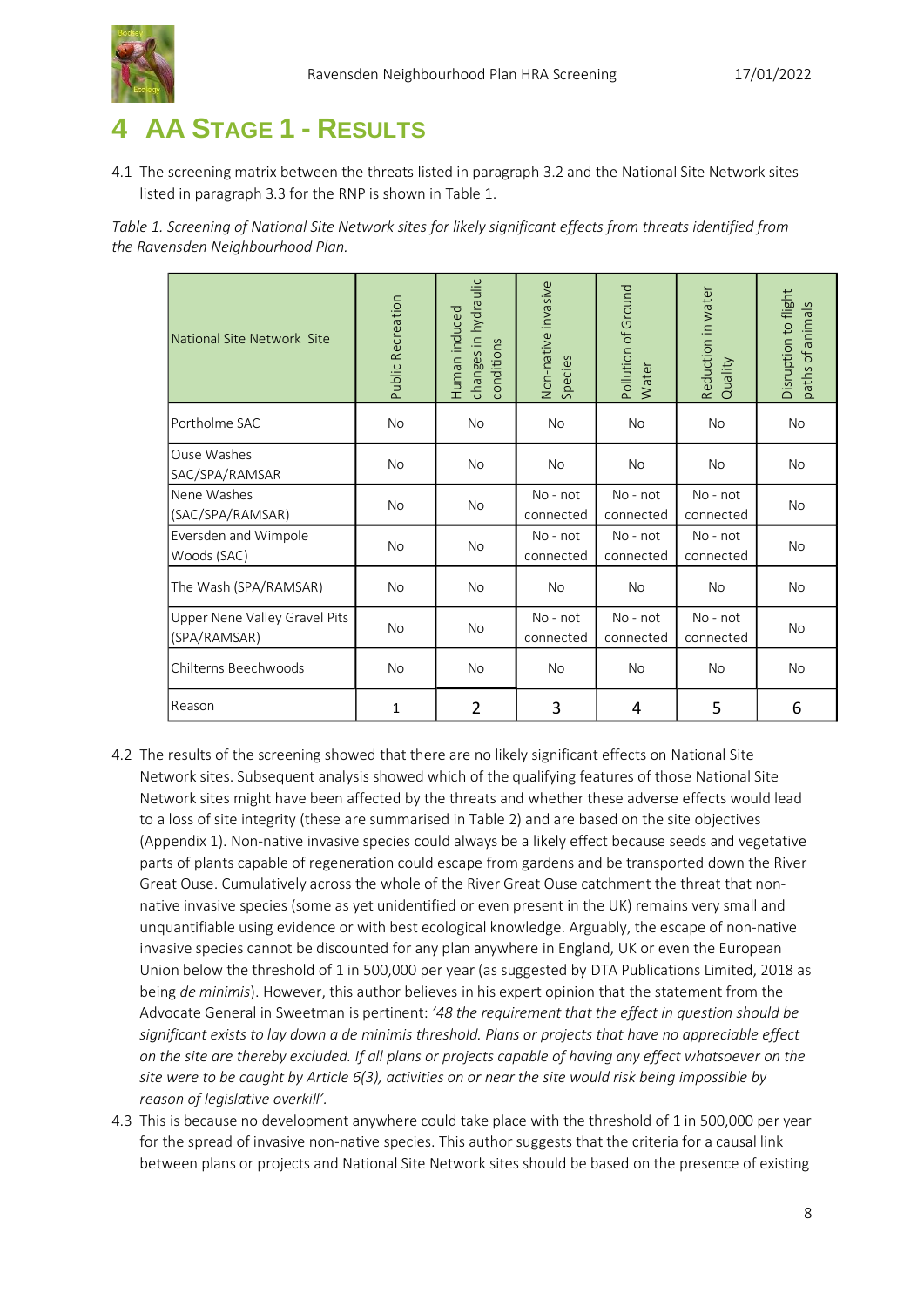

invasive non-native species in the plan or project area and/or projects that suggest non-native planting will take place as part of the project.

*Table 2. Summary of potential impacts on National Site Network site integrity of the Ravensden Neighbourhood Plan and reference that removes them.*

| <b>National Site</b><br><b>Network Site</b> | <b>Qualifying Feature</b>                                        | Impacted negatively with<br>potential loss of site integrity      | Relevant to Ravensden<br>Neighbourhood Plan             |  |  |
|---------------------------------------------|------------------------------------------------------------------|-------------------------------------------------------------------|---------------------------------------------------------|--|--|
| Portholme SAC                               | H6510 Lowland hay<br>Meadow                                      | Reduction in water quality                                        | Yes - reference to BBC Local Plan<br>Policies 92 and 93 |  |  |
|                                             |                                                                  | Increased spring/ summer<br>flooding                              | Yes - reference to BBC Local Plan<br>Policies 92 and 93 |  |  |
| Ouse Washes SPA/<br>RAMSAR                  | A051 Anas strepera,<br>Gadwal (breeding)                         | Increased spring/ summer<br>flooding<br>Increased winter flooding | Yes - reference to BBC Local Plan<br>Policies 92 and 93 |  |  |
|                                             | A056 Anas querquedula,<br>Garganey (breeding)                    |                                                                   | Yes - reference to BBC Local Plan<br>Policies 92 and 93 |  |  |
|                                             | A119 Porzana porzana,<br>Spotted Crake (breeding)                |                                                                   | Yes - reference to BBC Local Plan<br>Policies 92 and 93 |  |  |
|                                             | A156a Limosa limosa,<br><b>Black-tailed Godwit</b><br>(breeding) |                                                                   | Yes - reference to BBC Local Plan<br>Policies 92 and 93 |  |  |
|                                             | Breeding Bird Assemblage<br>(breeding)                           |                                                                   | Yes - reference to BBC Local Plan<br>Policies 92 and 93 |  |  |
|                                             | A082 Circus cyaneus, Hen<br>Harrier (non-breeding)               | Reduction in water quality                                        | Yes - reference to BBC Local Plan<br>Policies 92 and 93 |  |  |
| Ouse Washes SAC                             | S1149 Cobitis taenia<br>(Spined Loach)                           | Reduction in water quality                                        | Yes - reference to BBC Local Plan<br>Policies 92 and 93 |  |  |

### <span id="page-8-0"></span>**REASONING FOR TABLE 1 RESULTS**

- 1. The Bedford Borough Local Plan 2030 in its entirety is predicted to have no adverse impact on the integrity of the National Site Network sites in question for this threat (Bodsey Ecology, 2018).
- 2. The developments planned for Ravensden are not directly linked to the River Great Ouse but are linked to it via the Ravensden Brook and so may affect the hydrology which could, when combined with those of all the other developments in the Bedford Borough Local Plan 2030, impact the National Site Network sites downstream. The 'in combination' impacts of all developments in the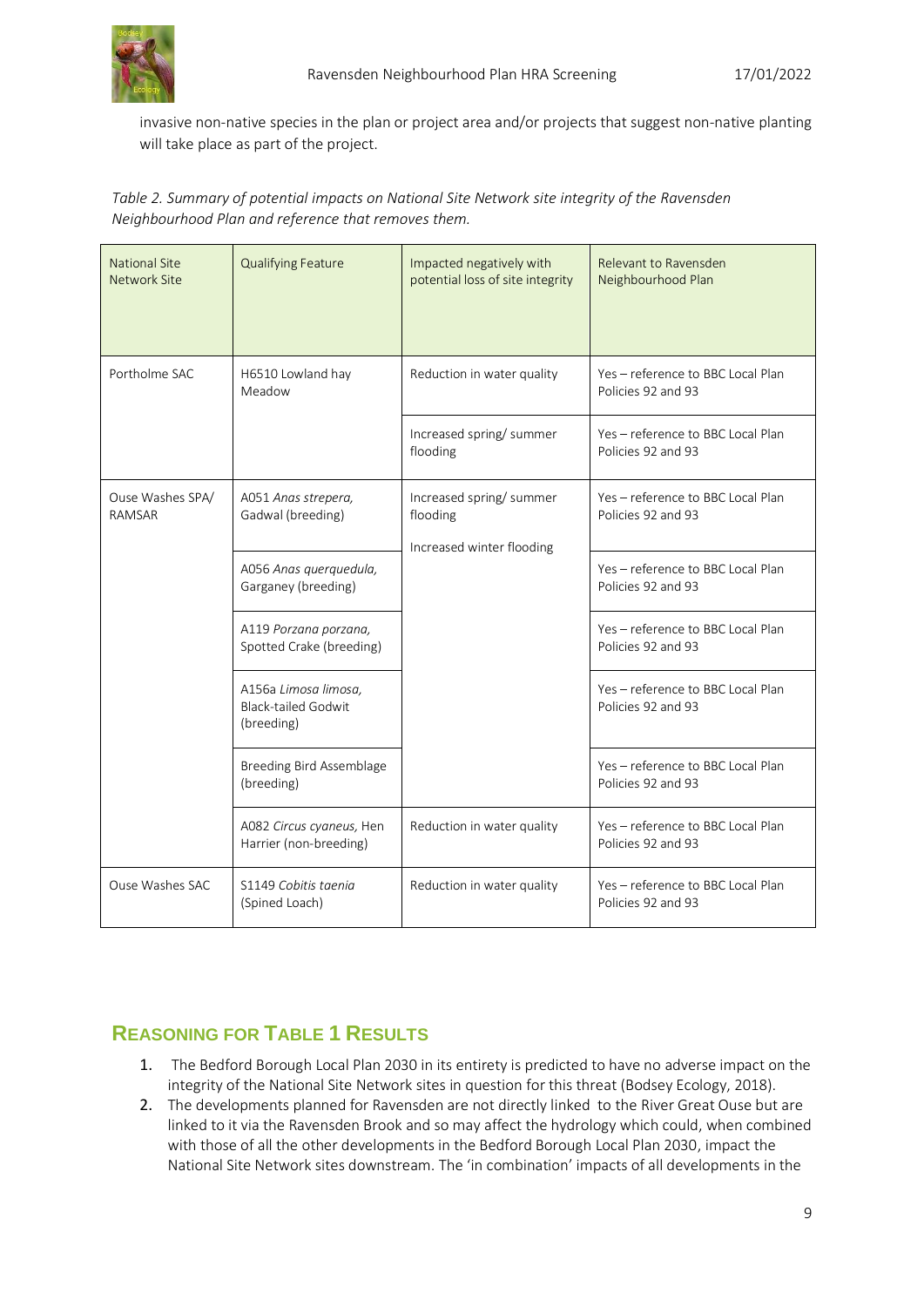

River Great Ouse catchment are dependent on the plans of Anglian Water which are themselves subject to an HRA. It can only be assumed for this HRA that the plans of Anglian Water will prevent effects on the National Site Network sites in question. However, the RNP specifically mentions that the River Great Ouse will be protected under the policies of the Bedford Borough Plan and that this is in part to protect the National Site Network sites downstream.

- 3. It is possible that non-native species could escape from new gardens and be dispersed along the River Great Ouse to Portholme and/or The Ouse Washes. But the risk is small and is unmeasurable. The RNP is not connected by river to the Nene Washes or the Upper Nene Valley Gravel Pits and so there is no threat. There is no tangible connection between the RNP and Eversden and Wimpole Woods or the Chilterns Beechwoods that would allow the dispersal of propagules and therefore there is no threat.
- 4. The same connections (or lack of them) between RNP and the River Great Ouse as for reason "3" apply for pollution incidents to ground water.
- 5. The same connections (or lack of them) between RNP and the River Great Ouse as for reason "3" apply for pollution incidents.
- 6. No dwelling in RNP will be tall enough or close enough to have an effect on flyways for birds or mammals and therefore there is no threat.

## <span id="page-9-0"></span>**5 AA STAGE 1 - CONCLUSIONS**

- 5.1 The RNP will have no unforeseen likely significant effects on the qualifying features of the two National Site Network sites identified in addition to those identified in the HRA of the Bedford Borough Local Plan 2030 (Bodsey Ecology, 2018).
- 5.2 The developments included in the RNP will not contribute further to the likely significant effects to National Site Network sites already identified as possible in the HRA of the Bedford Borough Local Plan 2030.

## <span id="page-9-1"></span>**6 CONCLUSIONS**

- 9.1 There are no likely significant effects to the National Site Network sites identified as potentially being at risk because the RNP specifically mentions that they will be protected under the policies of the Bedford Borough Local Plan 2030.
- 9.2 The avoidance of the impacts of increased flooding and pollution in the River Great Ouse depends on the efficacy of Anglian Water's Water Recycling Centres. The assumption has to be made that future HRAs for strategic plans of Anglian Water show that flooding and pollution are avoided or mitigated against. The future plans of Anglia Water also need to ensure that there will be an adequate supply of water for the development (and all other plans in the region) and that this will not reduce the flow of the River Great Ouse to an extent where the integrity of the National Site Network sites is affected. This HRA has to assume that the future plans relating to supply will not affect river flow.
- 9.3 With the assumptions made in paragraphs 9.2 there is no reason arising from this Habitat Regulations Assessment to prevent the RNP from being adopted in the context of the Habitat Regulations 2017.

## <span id="page-9-2"></span>**7 REFERENCES**

*Bedford Borough Local Plan 2030.* Accessed on 5/8/2020 at [https://www.bedford.gov.uk/planning-and](https://www.bedford.gov.uk/planning-and-building/planning-policy-its-purpose/local-plan/)[building/planning-policy-its-purpose/local-plan/](https://www.bedford.gov.uk/planning-and-building/planning-policy-its-purpose/local-plan/)

Bodsey Ecology (2018). *Bedford Borough Local Plan Habitat Regulations Assessment 2018*. Accessed on 4/10/2018 at

http://edrms.bedford.gov.uk/OpenDocument.aspx?id=mWdUC1eYtKneHtAkS7KPeQ%3d%3d&name=26%2 0-%20Habitats%20Regulations%20Assessment%202018.pdf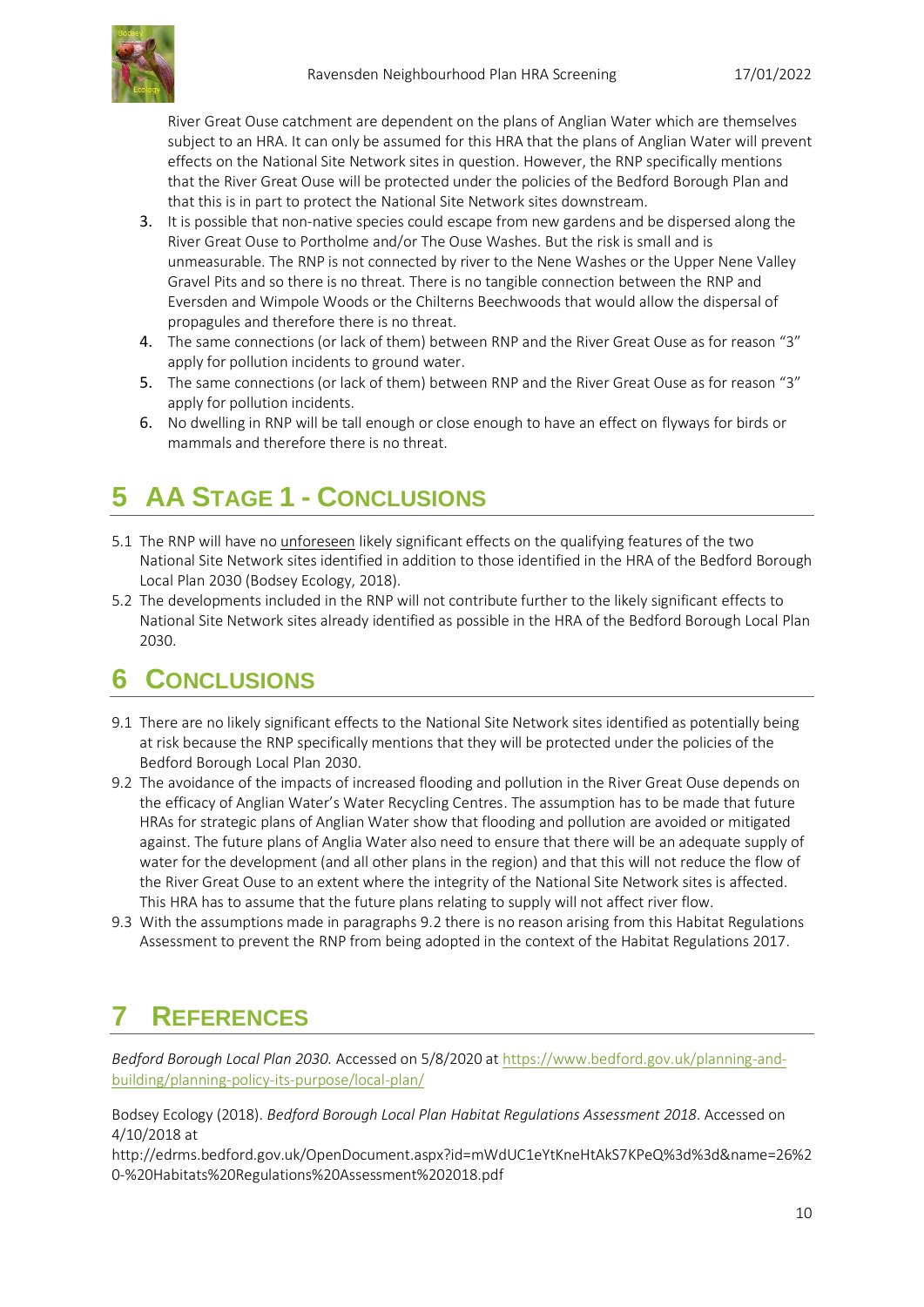

Bodsey Ecology (2019). Addendum to the Habitat Regulations Assessment for the Bedford Borough Local Plan 2030. Accessed on 29/8/2019 at

https://edrms.bedford.gov.uk/OpenDocument.aspx?id=EOaR5U8lZ83mGGKIOyKHtw%3d%3d&name=Habi tat%20Regulations%20Assessment%20Addendum.pdf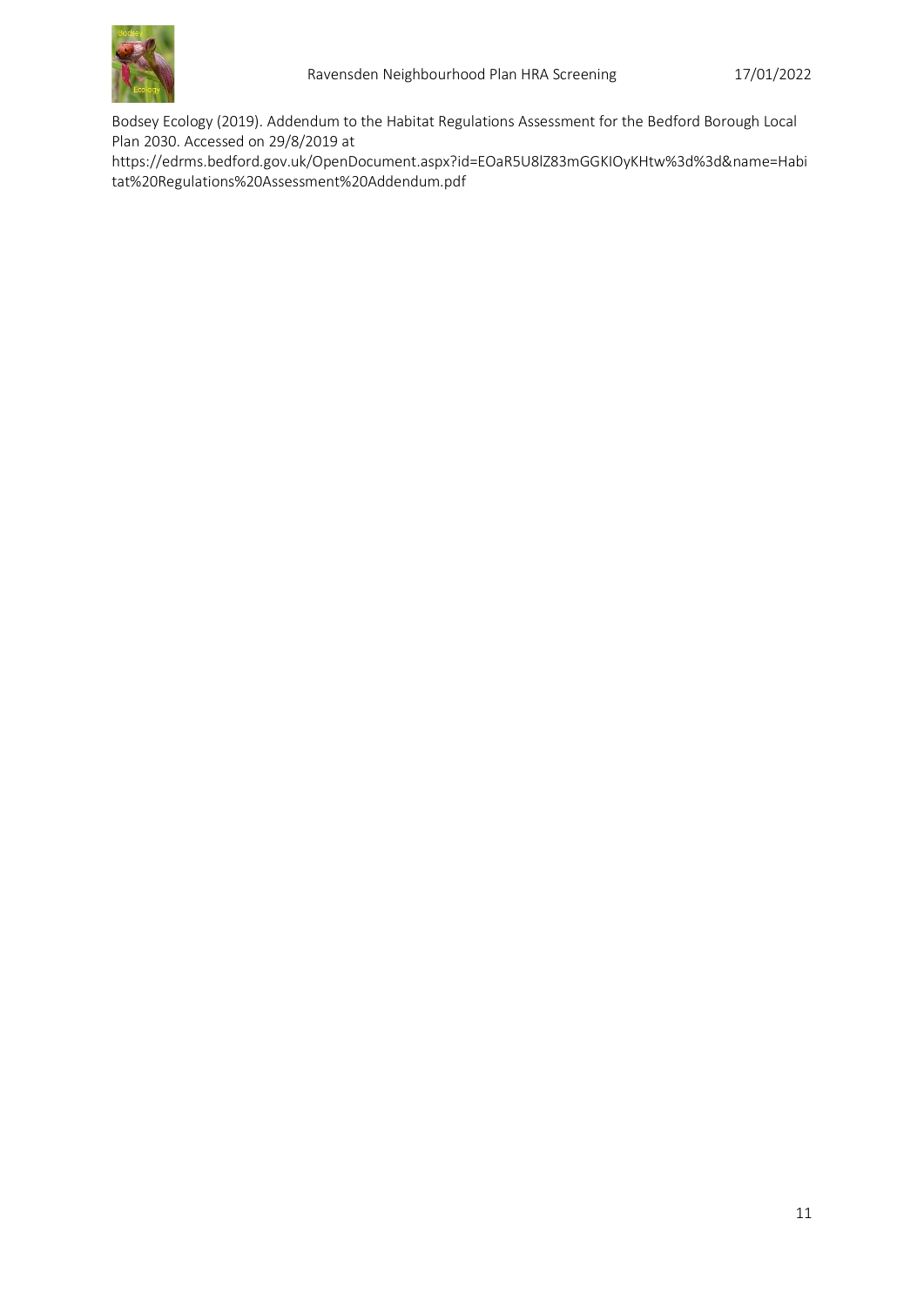

## <span id="page-11-0"></span>**APPENDIX 1 – EUROPEAN SITE OBJECTIVES**

### <span id="page-11-1"></span>**EUROPEAN SITE CONSERVATION OBJECTIVES FOR PORTHOLME SPECIAL AREA OF CONSERVATION SITE CODE: UK0030054**

With regard to the SAC and the natural habitats and/or species for which the site has been designated (the 'Qualifying Features' listed below), and subject to natural change:

Ensure that the integrity of the site is maintained or restored as appropriate, and ensure that the site contributes to achieving the Favourable Conservation Status of its Qualifying Features, by maintaining or restoring:

- $\triangleright$  The extent and distribution of qualifying natural habitats;
- $\triangleright$  The structure and function (including typical species) of qualifying natural habitats; and
- $\triangleright$  The supporting processes on which qualifying natural habitats rely.

#### **Qualifying Features:**

H6510. Lowland hay meadows (Alopecurus pratensis, Sanguisorba officinalis)

### <span id="page-11-2"></span>**EUROPEAN SITE CONSERVATION OBJECTIVES FOR OUSE WASHES SPECIAL AREA OF CONSERVATION SITE CODE: UK0013011**

With regard to the natural habitats and/or species for which the site has been designated (the 'Qualifying Features' listed below), and subject to natural change:

Ensure that the integrity of the site is maintained or restored as appropriate, and ensure that the site contributes to achieving the Favourable Conservation Status of its Qualifying Features, by maintaining or restoring:

- $\triangleright$  The extent and distribution of the habitats of qualifying species;
- $\triangleright$  The structure and function of the habitats of qualifying species;
- $\triangleright$  The supporting processes on which the habitats of qualifying species rely;
- $\triangleright$  The populations of qualifying species; and
- $\triangleright$  The distribution of qualifying species within the site.

#### **Qualifying Features:**

S1149. Cobitis taenia; Spined loach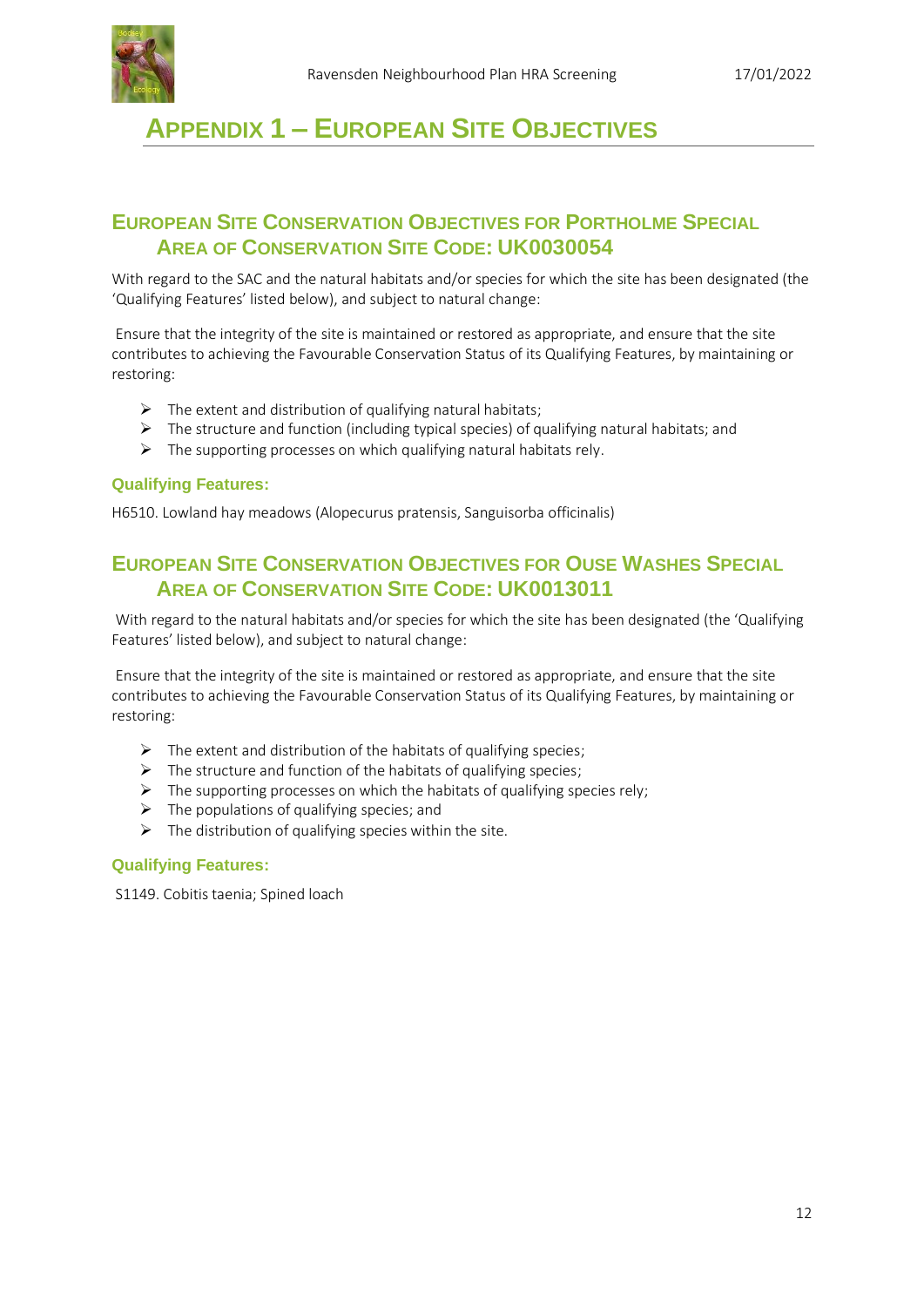

### <span id="page-12-0"></span>**EUROPEAN SITE CONSERVATION OBJECTIVES FOR OUSE WASHES SPECIAL PROTECTION AREA SITE CODE: UK9008041**

With regard to the SPA and the individual species and/or assemblage of species for which the site has been classified (the 'Qualifying Features' listed below), and subject to natural change:

Ensure that the integrity of the site is maintained or restored as appropriate, and ensure that the site contributes to achieving the aims of the Wild Birds Directive, by maintaining or restoring:

- $\triangleright$  The extent and distribution of the habitats of the qualifying features;
- $\triangleright$  The structure and function of the habitats of the qualifying feature;
- $\triangleright$  The supporting processes on which the habitats of the qualifying features rely;
- $\triangleright$  The population of each of the qualifying features; and
- $\triangleright$  The distribution of the qualifying features within the site.

#### **Qualifying Features:**

A037 Cygnus columbianus bewickii; Bewick's swan (Non-breeding)

A038 Cygnus cygnus; Whooper swan (Non-breeding)

A050 Anas penelope; Eurasian wigeon (Non-breeding)

A051 Anas strepera; Gadwall (Breeding)

A052 Anas crecca; Eurasian teal (Non-breeding)

A053 Anas platyrhynchos; Mallard (Breeding)

A054 Anas acuta; Northern pintail (Non-breeding)

A055 Anas querquedula; Garganey (Breeding)

A056 Anas clypeata; Northern shoveler (Non-breeding)

A056 Anas clypeata; Northern shoveler (Breeding)

A082 Circus cyaneus; Hen harrier (Non-breeding)

A151 Philomachus pugnax; Ruff (Breeding)

A156a Limosa limosa limosa; Black-tailed godwit (Breeding)

Waterbird assemblage

Breeding bird assemblage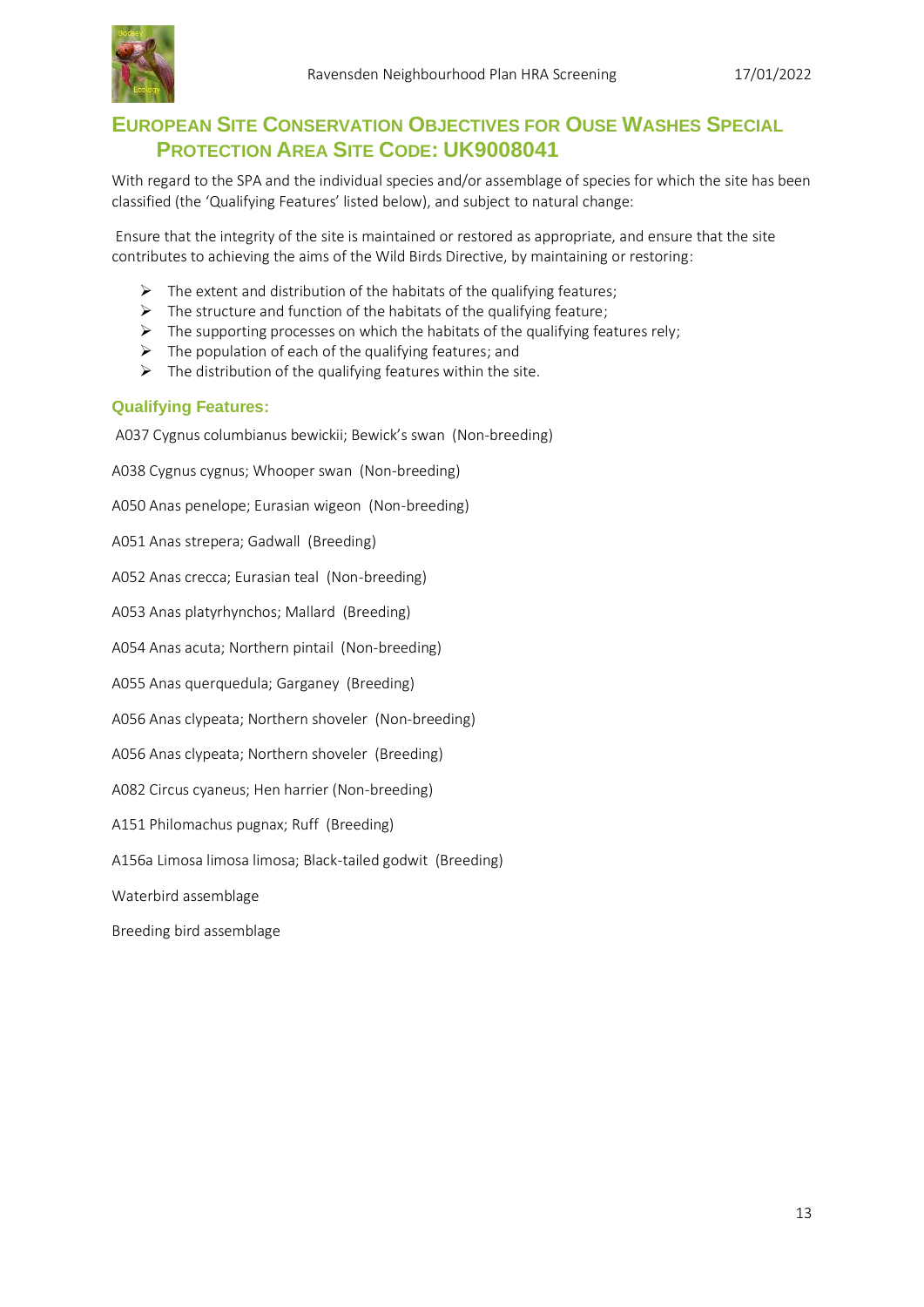

### <span id="page-13-0"></span>**EUROPEAN SITE CONSERVATION OBJECTIVES FOR THE WASH AND NORTH NORFOLK COAST SPECIAL AREA OF CONSERVATION SITE CODE: UK0017075**

With regard to the SAC and the natural habitats and/or species for which the site has been designated (the 'Qualifying Features' listed below), and subject to natural change:

Ensure that the integrity of the site is maintained or restored as appropriate, and ensure that the site contributes to achieving the Favourable Conservation Status of its Qualifying Features, by maintaining or restoring:

- ➢ The extent and distribution of qualifying natural habitats and habitats of qualifying species;
- $\triangleright$  The structure and function (including typical species) of qualifying natural habitats;
- $\triangleright$  The structure and function of the habitats of qualifying species;
- $\triangleright$  The supporting processes on which qualifying natural habitats and the habitats of qualifying species rely;
- $\triangleright$  The populations of qualifying species; and
- $\triangleright$  The distribution of qualifying species within the site.

#### **Qualifying Features:**

H1110. Sandbanks which are slightly covered by sea water all the time; Subtidal sandbanks

H1140. Mudflats and sandflats not covered by seawater at low tide; Intertidal mudflats and sandflats

H1150. Coastal lagoons

H1160. Large shallow inlets and bays

H1170. Reefs

H1310. Salicornia and other annuals colonising mud and sand; Glasswort and other annuals colonising mud and sand

H1330. Atlantic salt meadows (Glauco-Puccinellietalia maritimae)

H1420. Mediterranean and thermo-Atlantic halophilous scrubs (Sarcocornetea fruticosi); Mediterranean saltmarsh scrub

S1355. Lutra lutra; Otter

S1365. Phoca vitulina; Common seal

### <span id="page-13-1"></span>**EUROPEAN SITE CONSERVATION OBJECTIVES FOR THE WASH SPECIAL PROTECTION AREA SITE CODE: UK9008021**

With regard to the SPA and the individual species and/or assemblage of species for which the site has been classified (the 'Qualifying Features' listed below), and subject to natural change:

Ensure that the integrity of the site is maintained or restored as appropriate, and ensure that the site contributes to achieving the aims of the Wild Birds Directive, by maintaining or restoring:

- $\triangleright$  The extent and distribution of the habitats of the qualifying features;
- $\triangleright$  The structure and function of the habitats of the qualifying features;
- $\triangleright$  The supporting processes on which the habitats of the qualifying features rely;
- $\triangleright$  The population of each of the qualifying feature; and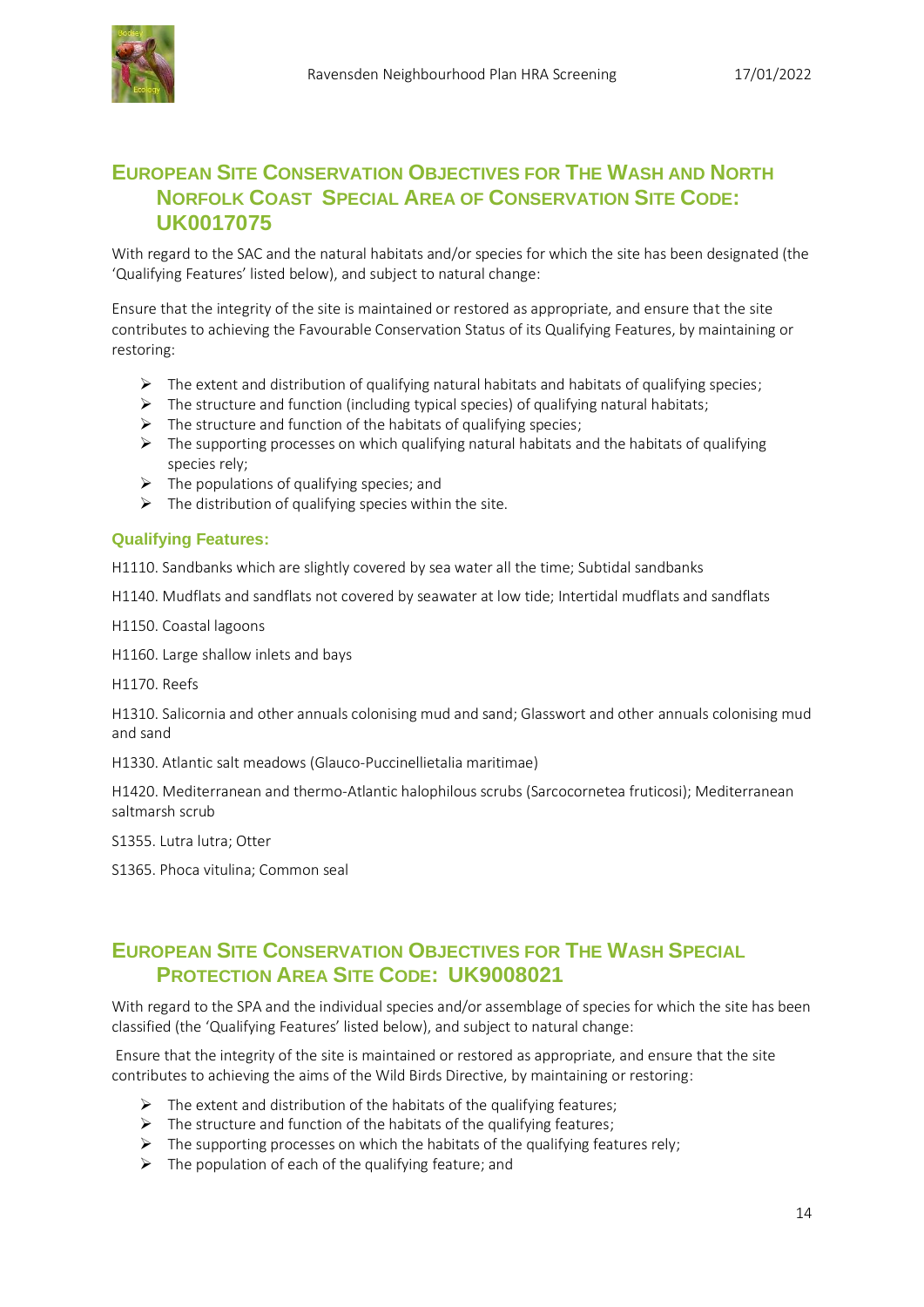

 $\triangleright$  The distribution of the qualifying features within the site.

#### **Qualifying Features:**

A037 Cygnus columbianus bewickii; Bewick's swan (Non-breeding) A040 Anser brachyrhynchus; Pink-footed goose (Non-breeding) A046a Branta bernicla bernicla; Dark-bellied brent goose (Non-breeding) A048 Tadorna tadorna; Common shelduck (Non-breeding) A050 Anas penelope; Eurasian wigeon (Non-breeding) A051 Anas strepera; Gadwall (Non-breeding) A054 Anas acuta; Northern pintail (Non-breeding) A065 Melanitta nigra; Black (common) scoter (Non-breeding) A067 Bucephala clangula; Common goldeneye (Non-breeding) A130 Haematopus ostralegus; Eurasian oystercatcher (Non-breeding) A141 Pluvialis squatarola; Grey plover (Non-breeding) A143 Calidris canutus; Red knot (Non-breeding) A144 Calidris alba; Sanderling (Non-breeding) A149 Calidris alpina alpina; Dunlin (Non-breeding) A156 Limosa limosa islandica; Black-tailed godwit (Non-breeding) A157 Limosa lapponica; Bar-tailed godwit (Non-breeding) A160 Numenius arquata; Eurasian curlew (Non-breeding) A162 Tringa totanus; Common redshank (Non-breeding) A169 Arenaria interpres; Ruddy turnstone (Non-breeding) A193 Sterna hirundo; Common tern (Breeding) A195 Sterna albifrons; Little tern (Breeding) Waterbird assemblage

### <span id="page-14-0"></span>**EUROPEAN SITE CONSERVATION OBJECTIVES FOR EVERSDEN AND WIMPOLE WOODS SPECIAL AREA OF CONSERVATION SITE CODE: UK0030331**

With regard to the SAC and the natural habitats and/or species for which the site has been designated (the 'Qualifying Features' listed below), and subject to natural change:

Ensure that the integrity of the site is maintained or restored as appropriate, and ensure that the site contributes to achieving the Favourable Conservation Status of its Qualifying Features, by maintaining or restoring:

- $\triangleright$  The extent and distribution of the habitats of qualifying species;
- $\triangleright$  The structure and function of the habitats of qualifying species;
- $\triangleright$  The supporting processes on which the habitats of qualifying species rely;
- $\triangleright$  The populations of qualifying species; and
- $\triangleright$  The distribution of qualifying species within the site.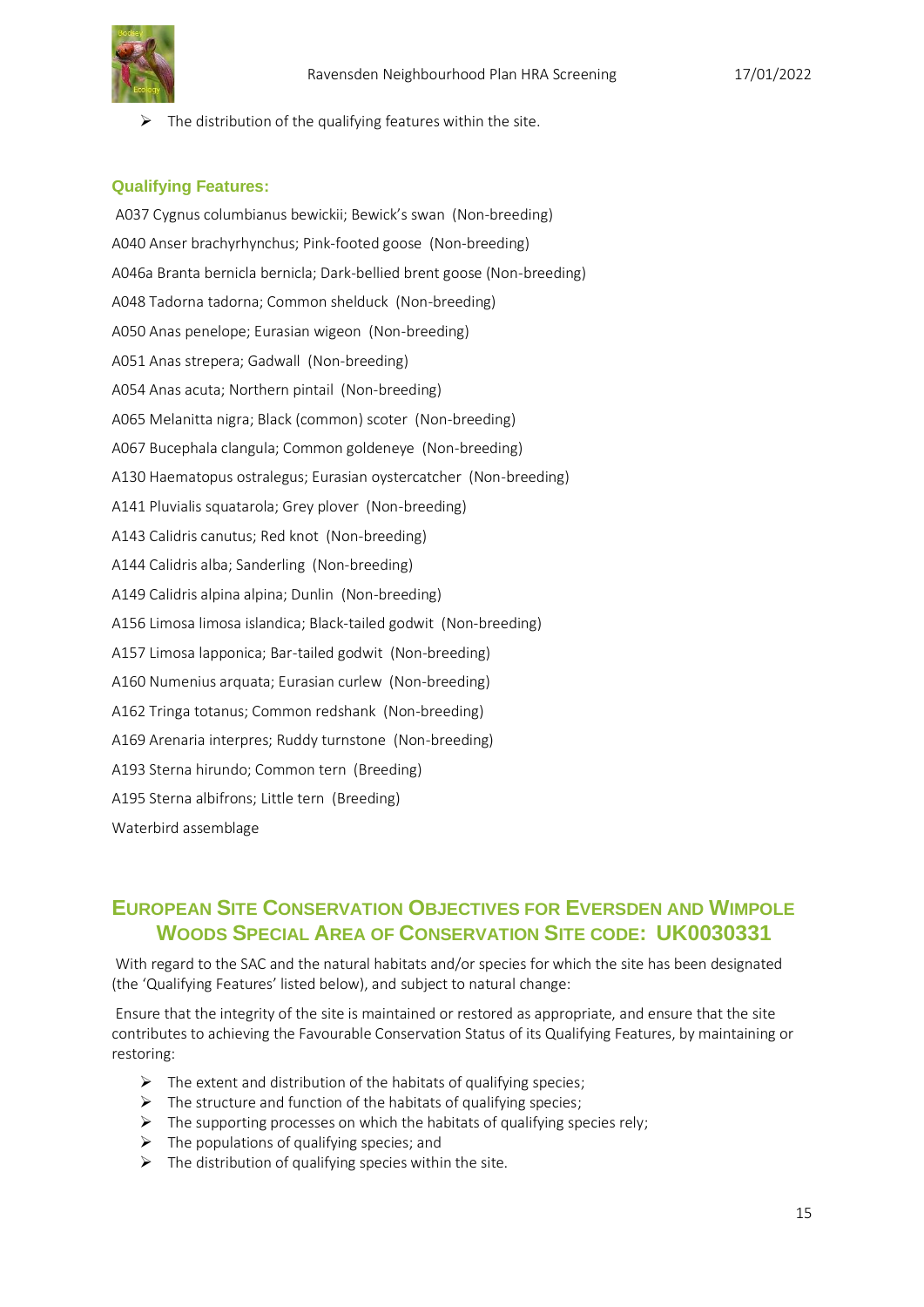

This document should be read in conjunction with the accompanying Supplementary Advice document, which provides more detailed advice and information to enable the application and achievement of the Objectives set out above and is found at

http://publications.naturalengland.org.uk/publication/6736081810620416.

#### **Qualifying Features:**

S1308. Barbastella barbastellus; Barbastelle bat

### <span id="page-15-0"></span>**EUROPEAN SITE CONSERVATION OBJECTIVES FOR UPPER NENE VALLEY GRAVEL PITS SPECIAL PROTECTION AREA SITE CODE: UK9020296**

With regard to the SPA and the individual species and/or assemblage of species for which the site has been classified (the 'Qualifying Features' listed below), and subject to natural change:

Ensure that the integrity of the site is maintained or restored as appropriate, and ensure that the site contributes to achieving the aims of the Wild Birds Directive, by maintaining or restoring:

- $\triangleright$  The extent and distribution of the habitats of the qualifying features;
- $\triangleright$  The structure and function of the habitats of the qualifying features;
- $\triangleright$  The supporting processes on which the habitats of the qualifying features rely; and
- $\triangleright$  The population of each of the qualifying features, and,
- $\triangleright$  The distribution of the qualifying features within the site.

This document should be read in conjunction with the accompanying Supplementary Advice document, which provides more detailed advice and information to enable the application and achievement of the Objectives set out above. It is available at

http://publications.naturalengland.org.uk/publication/5495529882517504

#### **Qualifying Features:**

A021 Botaurus stellaris; Great bittern (Non-breeding)

A051 Anas strepera; Gadwall (Non-breeding)

A140 Pluvialis apricaria; European golden plover (Non-breeding)

<span id="page-15-1"></span>Waterbird assemblage

### **EUROPEAN SITE CONSERVATION OBJECTIVES FOR NENE WASHES SPECIAL PROTECTION AREA SITE CODE: UK9008031**

With regard to the SPA and the individual species and/or assemblage of species for which the site has been classified (the 'Qualifying Features' listed below), and subject to natural change:

Ensure that the integrity of the site is maintained or restored as appropriate, and ensure that the site contributes to achieving the aims of the Wild Birds Directive, by maintaining or restoring:

- $\triangleright$  The extent and distribution of the habitats of the qualifying features;
- $\triangleright$  The structure and function of the habitats of the qualifying features;
- $\triangleright$  The supporting processes on which the habitats of the qualifying features rely;
- $\triangleright$  The population of each of the qualifying features; and